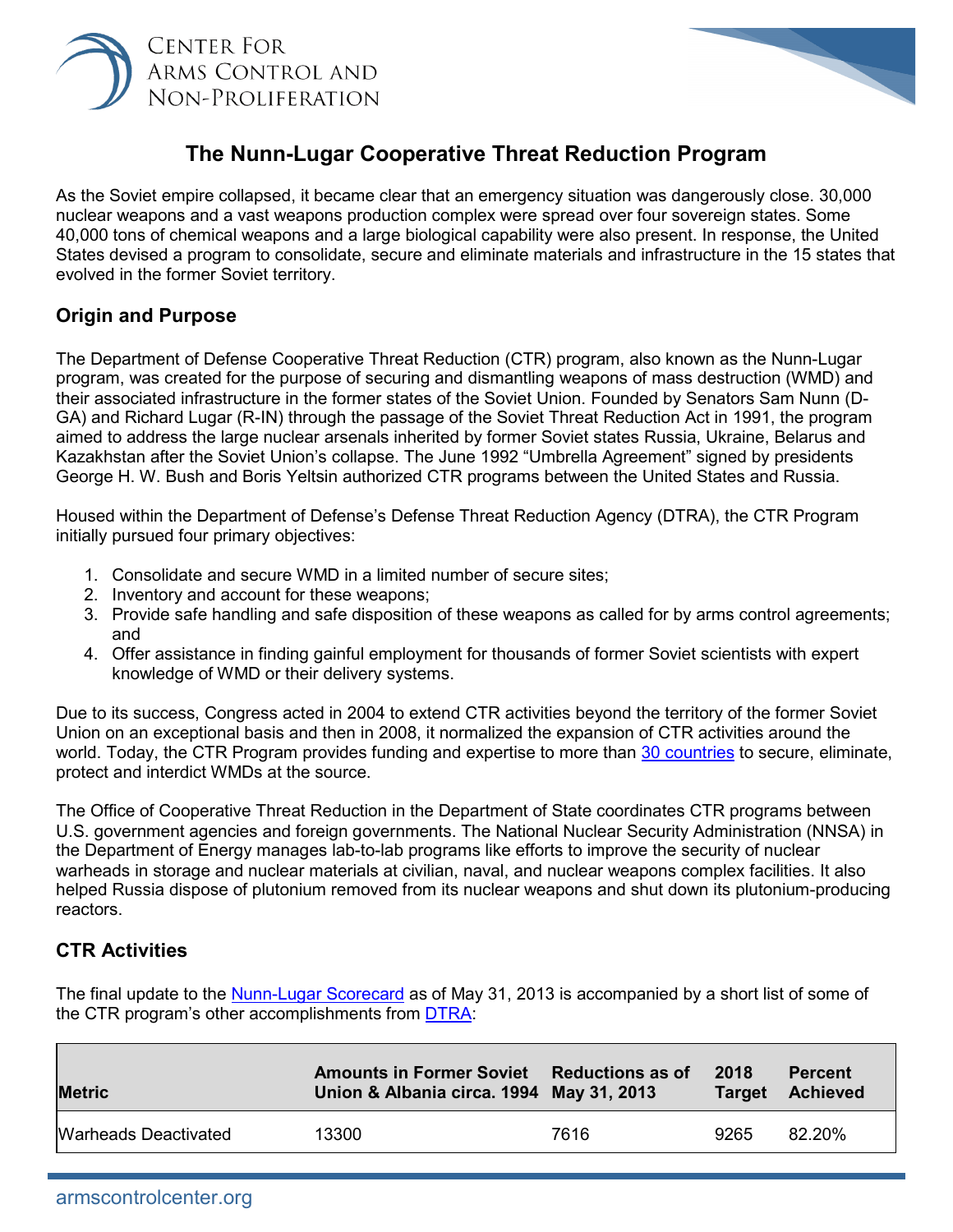| <b>ICBMs Destroyed</b>                                              | 1473 | 926 | 1288 | 71.90% |
|---------------------------------------------------------------------|------|-----|------|--------|
| <b>ICBM Silos Eliminated</b>                                        | 831  | 498 | 652  | 76.40% |
| <b>ICBM Mobile Launchers</b><br>Destroyed                           | 442  | 197 | 359  | 54.90% |
| <b>Bombers Eliminated</b>                                           | 233  | 155 | 155  | 100%   |
| Nuclear ASMs Destroyed                                              | 906  | 906 | 906  | 100%   |
| <b>SLBM Launchers Eliminated</b>                                    | 728  | 492 | 612  | 80.40% |
| <b>ISLBMs Eliminated</b>                                            | 936  | 695 | 748  | 92.90% |
| <b>SSBNs Destroyed</b>                                              | 48   | 33  | 40   | 82.50% |
| Nuclear Test Tunnels/Holes<br>Sealed                                | 194  | 194 | 194  | 100%   |
| Nuclear Weapons Transport<br><b>Train Shipments</b>                 |      | 616 | 829  | 74.30% |
| Nuclear Weapons Storage Site<br><b>Security Upgrades</b>            |      | 24  | 24   | 100%   |
| Cooperative Biological<br><b>Engagement Laboratories</b><br>Secured |      | 47  | 82   | 58.50% |

- Destroyed all the missiles and warheads located in the former Soviet republics of Belarus, Kazakhstan, and Ukraine;
- Securely shipped more than 600 shipments of nuclear warheads from less secure storage to more secure storage or destruction;
- Secured 10 chemical weapons sites and destroyed more than 4,700 tons of chemical weapons agent originating in Albania, Libya, Russia, and Syria;
- Engaged more than 30 countries on three continents in biological threat reduction efforts. These efforts include facilitating the construction or renovation of more than 100 laboratory and storage facilities and coordinating more than 300 cooperative research projects aimed at safely studying, detecting, and diagnosing especially dangerous pathogens;
- Provided civilian employment for more than 22,000 former WMD scientists.

## **History of Cooperation with Russia**

For more than 20 years, the United States and Russia worked together to improve the security of nuclear weapons and weapons-usable materials at [nearly 150 sites](https://www.russiamatters.org/facts/cooperative-threat-reduction-timeline) in dozens of countries. They also converted 500 metric tons of highly enriched uranium from Russian nuclear warheads to reactor fuel, which provided Americans with electricity; turning megatons to megawatts.

In October 2012, Russia rejected a U.S. proposal to renew the CTR agreement, stating that CTR was "not consistent with our ideas about what forms and on what basis further cooperation should be built." Three days prior to the expiration of the Nunn-Lugar umbrella agreement, Presidents Barack Obama and Vladimir Putin [reached an agreement](https://2009-2017.state.gov/r/pa/prs/ps/2013/06/210913.htm) to continue U.S.-Russian nuclear security efforts, albeit in a truncated form. This new